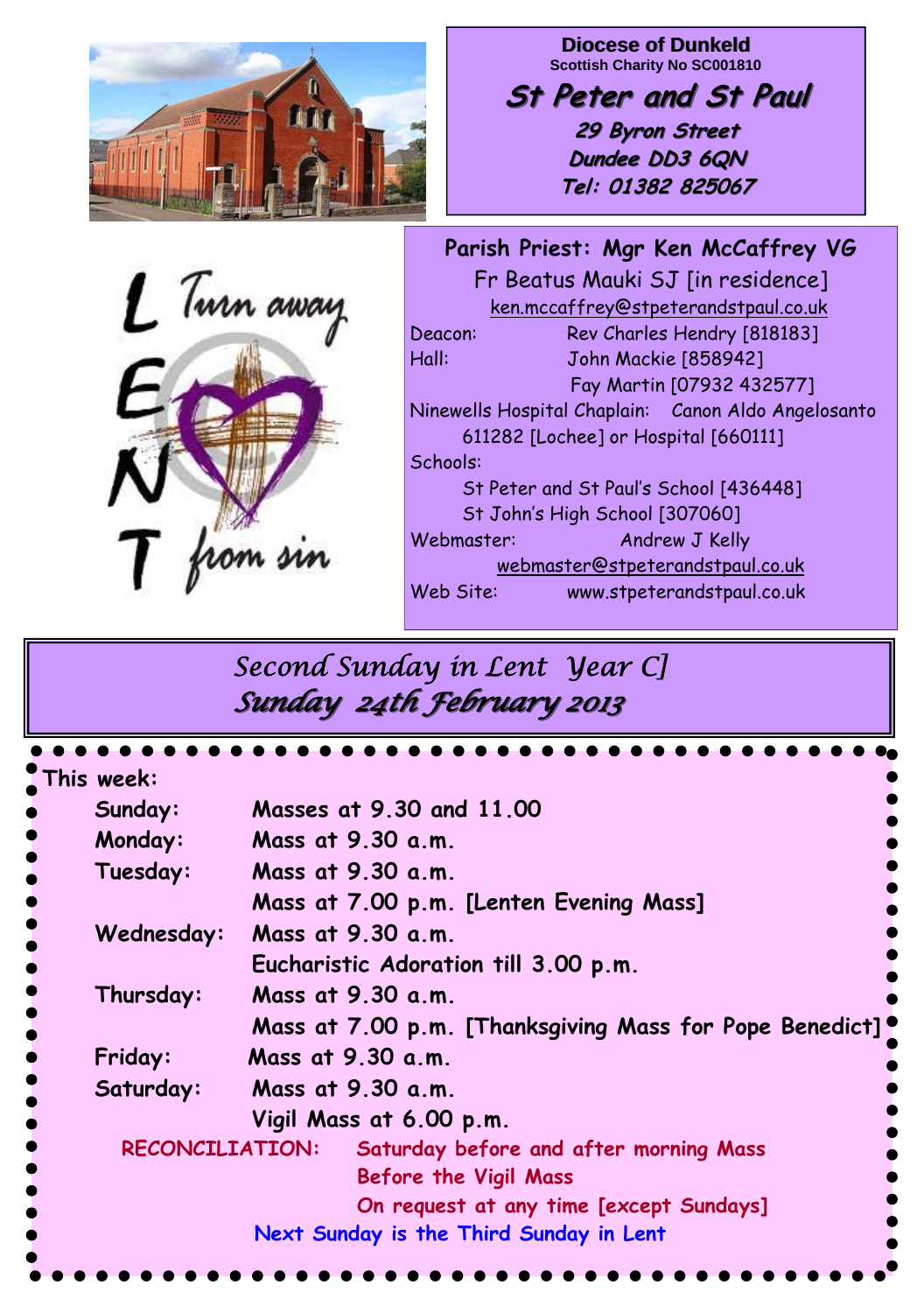*COLLECTIONS* **Sunday 17th February £ 1335.00 (£558 was Gift Aid) Many Thanks The ANNUAL COLLECTION for the support of our Sick & Retired Priests was £443 Thank You** 

**EUCHARISTIC ADORATION each Wednesday during Lent from after Mass till 3.00 p.m.** 

PLEASE PRAY FOR: **Maureen Dolan, Catherine Short & Gerard Cabrelli**  recently deceased. And for all whose anniversaries occur at this time**: Eddie Berry, David Mann, May Greig, Margaret Nolan, Annie** 

**Hurst, Teresa & Secondo Cabrelli, Heidi Devlin, John Moncur & Mary Ann McGarvey** 

And those sick at home or in hospital; **Andrea Young, Brida Tennant, Lulu Smith ,Mary Inglis, Mabel Dailly & Peter Smith.** 

And all those who are sick or housebound in our parish and receive the Eucharist each Sunday:

Teas and Coffee are available in the Hall after 11 o'clock Mass each Sunday. All welcome. Profits to SCIAF.

#### Dundee Passion Play

The above event takes place in the Botanic Gardens on Palm Sunday. We need volunteers (men especially) to act. No experience needed. For information speak to Steve Lavery or Jim Leary or just come along to the rehearsals on Monday evening at 7pm at St, Joseph's Church House, Wilkies Lane.

PLEASE COLLECT YOUR SCIAF BOX AT MASS TODAY if you have not already done so. To be returned on Holy Thursday night at the Mass of the Lord's Supper.

ST PATRICK'S NIGHT SOCIAL on Saturday 16th March in the Parish Centre, from 7.30 - 12 midnight. Tickets are £5,and are available now. Music by Bill Lynch. Proceeds for Anna's Fund.

EVENING MASS on the Tuesdays of Lent at 7.00 p.m. An ideal opportunity for those working to celebrate Weekday Mass in this Penitential Season.



On Thursday of this week, 28th February at 7.00 p.m., [8.00 in Rome] the moment Pope Benedict vacates the See of Peter, we will have Mass to celebrate his ministry as Pope and pray for his health and well-being.

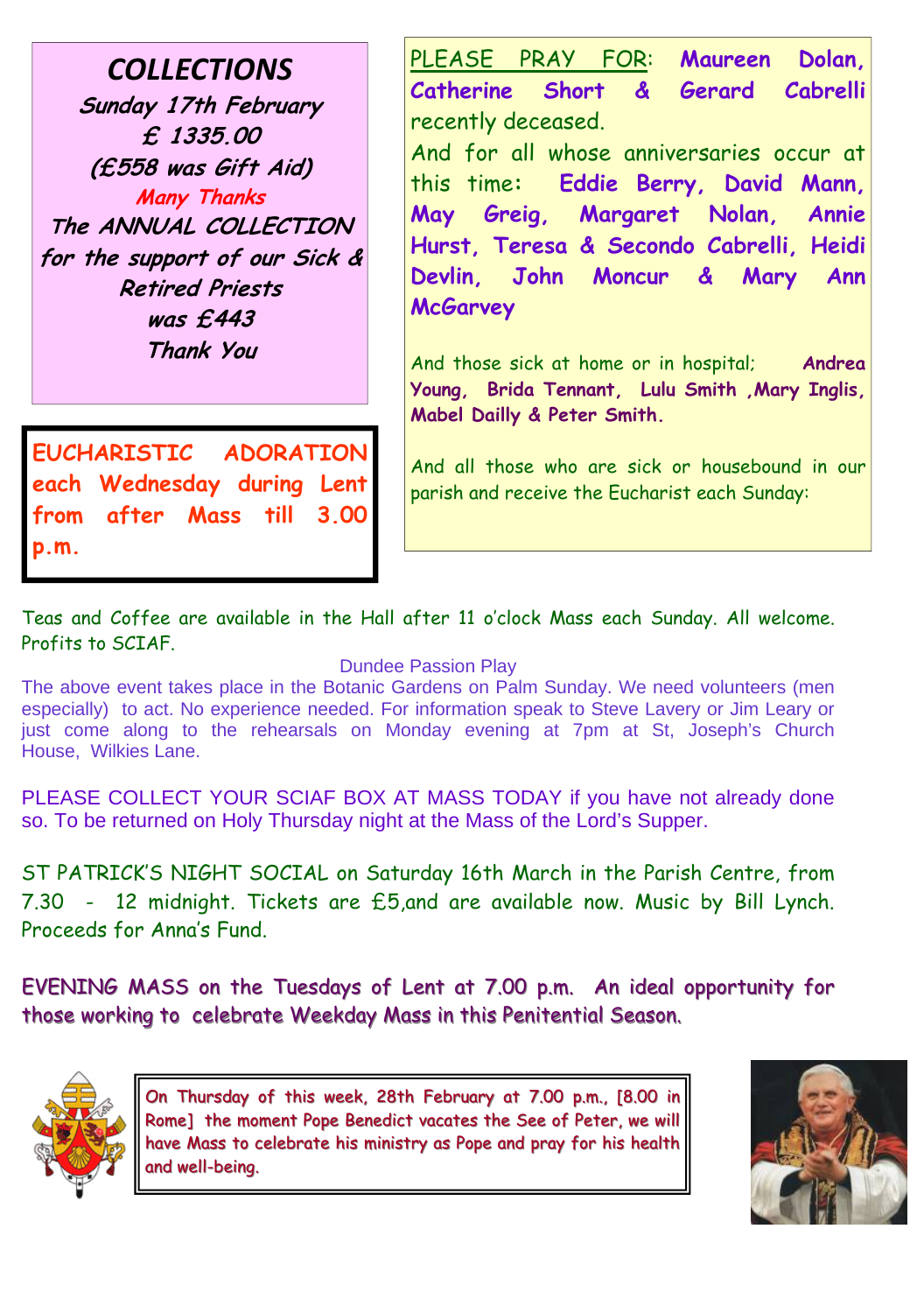### *St Peter & Paul's School 80th Anniversary St Peter & Paul's School 80th Anniversary*

The date for the school's Open Afternoon is Wednesday 27th February from 1:30pm. All parents, carers, past pupils, former members of staff and parishioners are welcome to pop in, have a tour around the school and meet our pupils.

The date for the Anniversary Concert is the Wednesday 13th March. There will be two performances, an afternoon show starting at 1:45 and an evening performance starting at 6:30. Once again, all are welcome.

### ANNA'S FUND

**Sunday's concert for Anna's Fund was a great success. There was such obvious enjoyment from both audience and performers. The concert raised £480. Another £150 came from the Sunday Teas. Thank you yet again to the people of SS Peter & Paul. Your kindness never ends. Anna is currently recovering from an infection in hospital but she and her family send their thanks. Special thanks to Moyra Foley , Shelly Findlater and John Mackie. Looking forward to the St Patrick's Night Social on Saturday March 16th. Tickets available from John.** 



#### **Support for Marriage:**

As you will be aware marriage and family life is under attack from many sections of society. If marriage is redefined there will be many serious consequences for children in primary schools their parents, those working in our schools and across the wider public sector. If you have not already done so please consider supporting the Scotland for Marriage Petition. You can sign the petition online at, scotlandformarriage.org For more information on this subject go to www.rcpolitics.org for summaries of our church's teaching on current issues and briefings.

This week's Scottish Catholic Observer contains an excellent article on marriage by Deacon Charles

WORLD DAY OF PRAYER on Friday 1st March 2013 in St. David's High Kirk, Kinghorne Road, at 7.00 p.m. All welcome.

Monday [tomorrow] is the anniversary of the Episcopal Ordination of Bishop Emeritus Vincent Logan. Please remember him in your prayers.